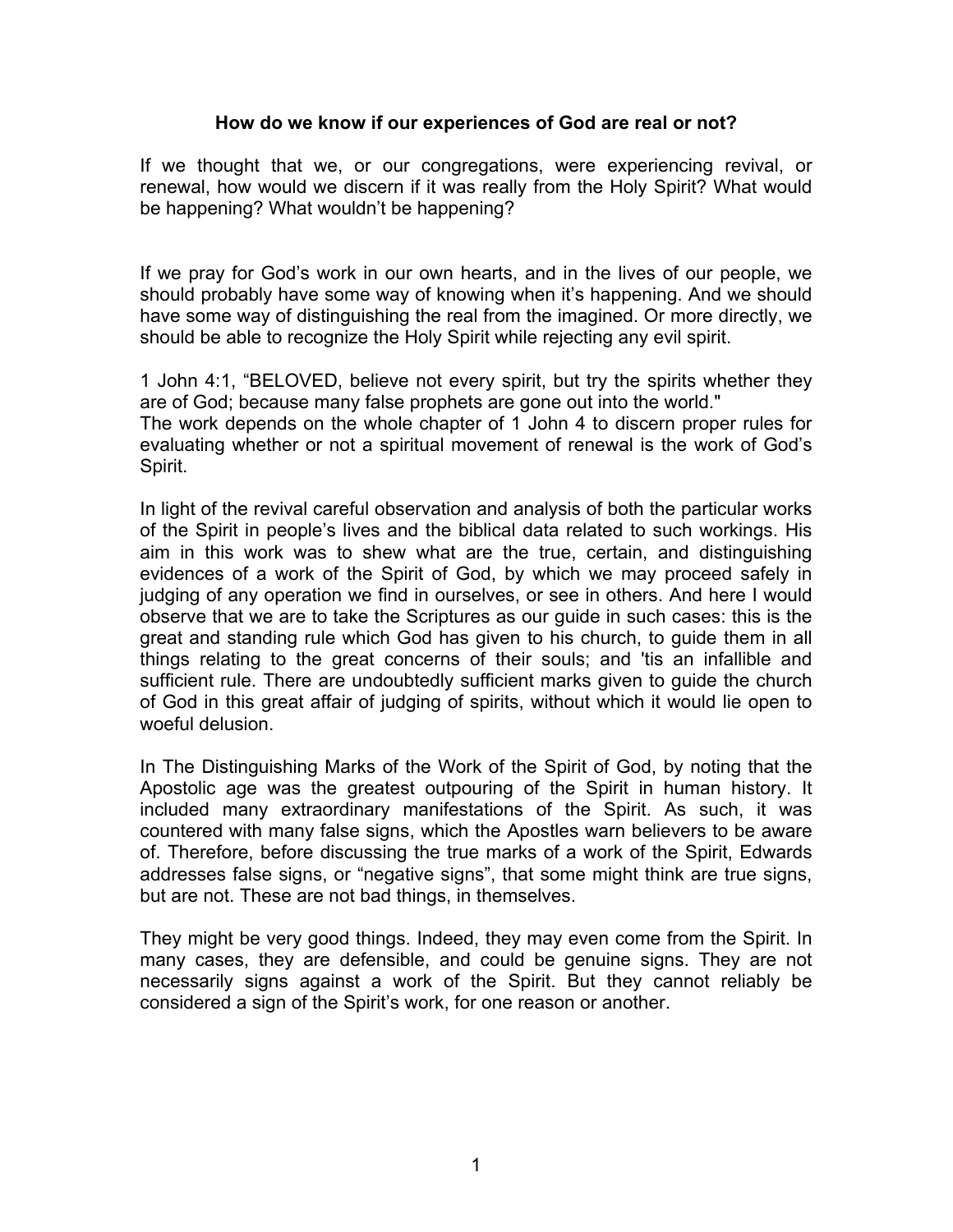## **They are non-signs: Things that neither prove nor disprove a work is from God. The non-signs include the following:**

That the movement includes "very unusual and extraordinary" happenings.

That it produces bodily effects upon people, such as "tears, trembling, groans, loud outcries, agonies of body, or the failing of bodily strength."

"The root and cause of things is to be looked at, and the nature of the operations and affections that persons' minds are under, are what are to be inquired into, and examined by the rule of God's Word, and not the motions of the blood and animal spirits."

That it becomes the talk of the town.

That it makes "great impressions" on people's imaginations. "Yet it appears to me that such things are evidently sometimes from the Spirit of God, though indirectly… But there is commonly something or other in them that is confused improper and false.

That it is promoted by use of examples, in attempt to prove the validity of the movement.

That it leads some to do foolish imprudent things. "We are to consider that the end for which God pours out his Spirit, is to make men holy, and not to make them politicians."

That it includes "errors in judgment" or "delusions of Satan."

That some affected by it later fall into error or scandal. "That there are some counterfeits, is no argument that nothing is true"

Lastly, that its preachers focus too much on the terrors of God's wrath. To this point, "If there be really a hell of such dreadful, and never-ending torments, as is generally supposed… then why is it not proper for those that have the care of souls, to take great pains to make men sensible of it.

Not that I think that the law only should be preached: ministers may preach other things too little. The Gospel is to be preached as well as the law, and the law is to be preached only to make way for the Gospel, and in order to an effectual preaching of that; for the main work of ministers of the Gospel is to preach the Gospel: it is the end of the law; Christ is the end of the law for righteousness [Romans 10:4]. So that a minister would miss it very much if he should insist so much on the terrors of the law, as to forget his end, and neglect to preach the Gospel; but yet the law is very much to be insisted on, and the preaching of the Gospel is like to be in vain without it.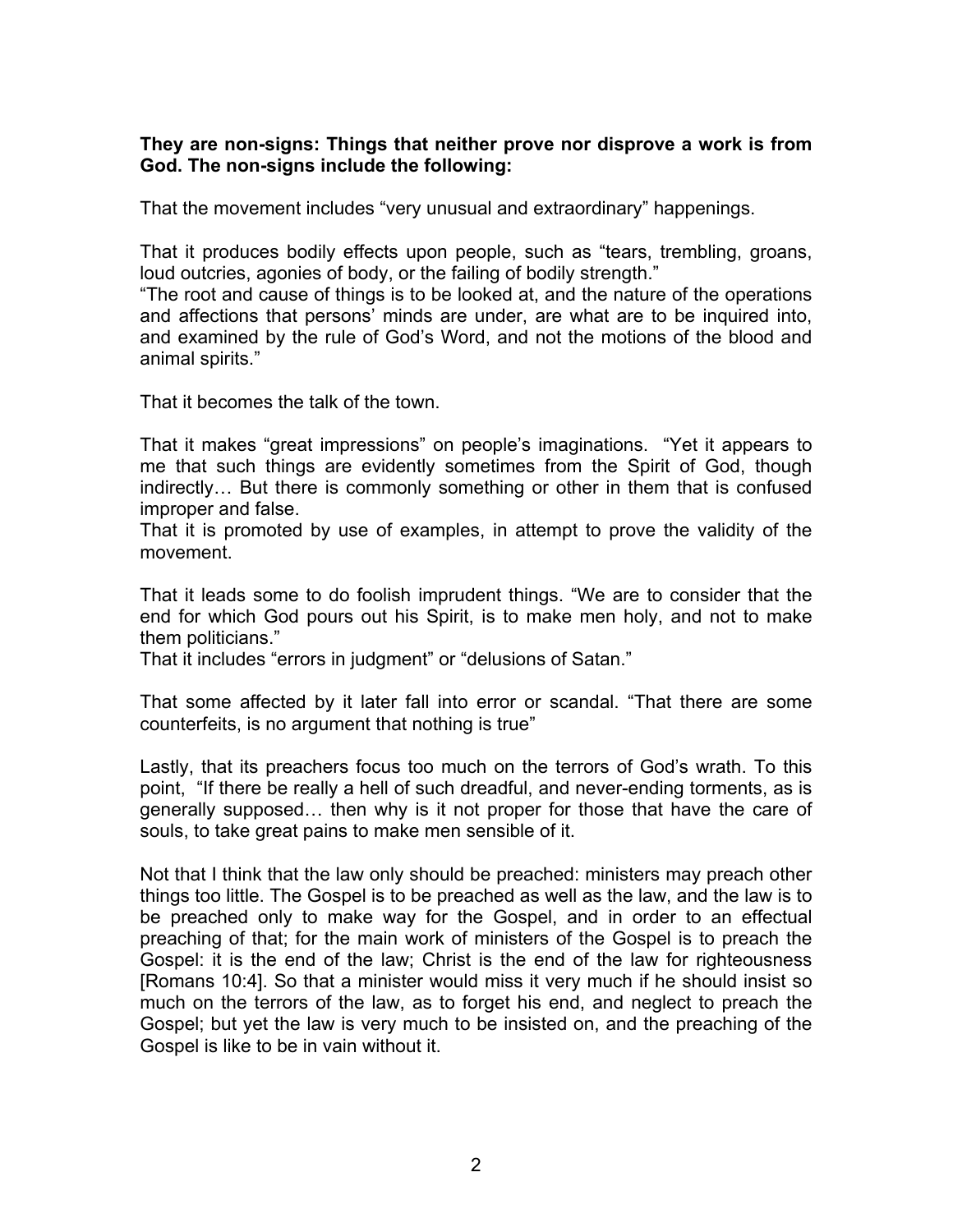## **POSITIVE SIGNS: THESE ARE THE SURE SIGNS OF GOD'S SPIRIT AT WORK:**

Next outlining five "positive evidences" that do clearly reveal some work to be from the Holy Spirit. The first (1) is that it raises the peoples' esteem of Jesus. He writes, "The spirit that inclines men's hearts to the seed of the woman, is not the spirit of the serpent, that has such an irreconcilable enmity against him [Genesis] 3:15]." The second (2) sure mark is that it works against the lust and corruption's of the flesh, leading to repentance and to seeking righteousness.

So that we may safely determine, from what the Apostle says, that the spirit that is at work amongst a people, that is observed to work after such a manner as to lessen men's esteem of the pleasures, profits and honors of the world, and to take off their hearts from an eager pursuit after these things; and to engage them in a deep concern about a future and eternal happiness in, that invisible world, that the Gospel reveals; and puts them upon earnest seeking the kingdom of God and his righteousness; and convinces them of the dreadfulness of sin, the guilt that it brings, and the misery that it exposes to: I say, the spirit that operates after such a manner, must needs be the Spirit of God.

And again,

The influence of the Spirit of God is yet more abundantly manifest, if persons have their hearts drawn off from the world, and weaned from the objects of their worldly lusts, and taken off from worldly pursuits, by the sense they have of the excellency of divine things, and the affection they have to those spiritual enjoyments of another world, that are promised in the Gospel.

The third (3) mark is that it will increase people's estimation of the Bible. He writes, "A spirit of delusion won't incline persons to go to seek direction at the mouth of God." And again, "Would the prince of darkness, in order to promote his kingdom of darkness, lead men to the sun?"

Relatedly, the fourth (4) mark is that it will convince people of the truths revealed in God's Word. He states,

As for instance, if we observe that the spirit that is at work, makes men more sensible than they used to be, that there is a God, and that he is a great God, and a sin-hating God; and makes them more to realize it, that they must die, and that life is short, and very uncertain; and confirms persons in it that there is another world, that they have immortal souls, and that they must give account of themselves to God; and convinces them that they are exceeding sinful by nature and practice; and that they are helpless in themselves; and confirms them in other things that are agreeable to sound doctrine: the spirit that works thus, operates as a spirit of truth: he represents things as they are indeed: he brings men to the light; for whatever makes truth manifest, is light.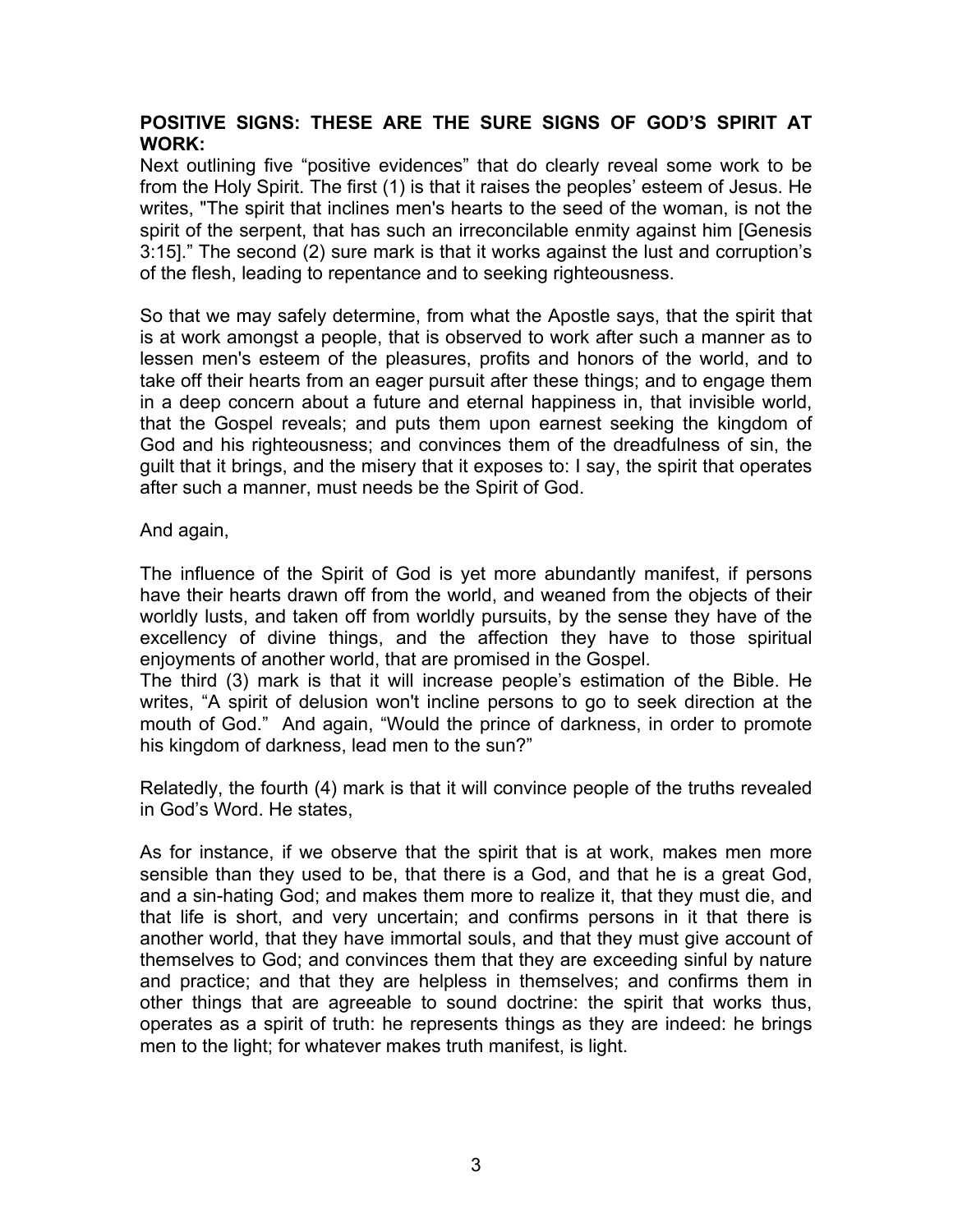Lastly, that a fifth (5) sure sign is that is produces genuine love for God and others. He argues, "Here 'tis evident that the Apostle is still comparing those two sorts of persons that are influenced by the opposite kinds of spirits; and mentions love as a mark by which we may know who has the true spirit." "Christian love, or true charity, is an humble love," "Love and humility are two things the most contrary to the spirit of the Devil, of anything in the world; for the character of that evil spirit, above all things, consists in pride and malice."

This is how we know, Our reflections on 1 John 4, that a work is genuinely from the Spirit of God, no matter what else may attend these movements. He summarizes these points helpfully at the end of this section by stating,

There are some of these things the Devil would not do if he could. Thus, he would not awaken the conscience, and make men sensible of their miserable state by nature, by reason of sin, and sensible of their great need of a Saviour: and he would not confirm men in a belief that Jesus is the Son of God, and the Saviour of sinners, or raise men's value and esteem of him: he would not beget in men's minds an opinion of the necessity, usefulness and truth of the Holy Scriptures, or incline them to hearken to them, or make much use of them; nor would he go about to shew men the truth, in things that concern their souls' interest; to undeceive 'em, and lead 'em out of darkness into light, and give 'em a view of things as they are indeed.

And there are other things that the Devil neither can nor will do: he will not give men a spirit of divine love, or Christian humility and poverty of spirit; nor could he if he would. He can't give those things which he has not himself; these things are as contrary as possible to his nature.

And therefore when there is an extraordinary influence or operation appearing on the minds of a people, if these things are found in it, we are safe in determining that 'tis the work of God, whatever other circumstances it may be attended with, whatever instruments are improved, whatever methods are taken to promote it; whatever means a sovereign God…makes use of to carry it on; and whatever motions there may be of the animal spirits, whatever effects may be wrought on men's bodies.

These marks, that the Apostle has given us, are sufficient to stand alone, and support themselves; and wherever they be, they plainly shew the finger of God, and are sufficient to outweigh a thousand such little objections, as many make from oddities, irregularities, and errors in conduct, and scandals of some professors.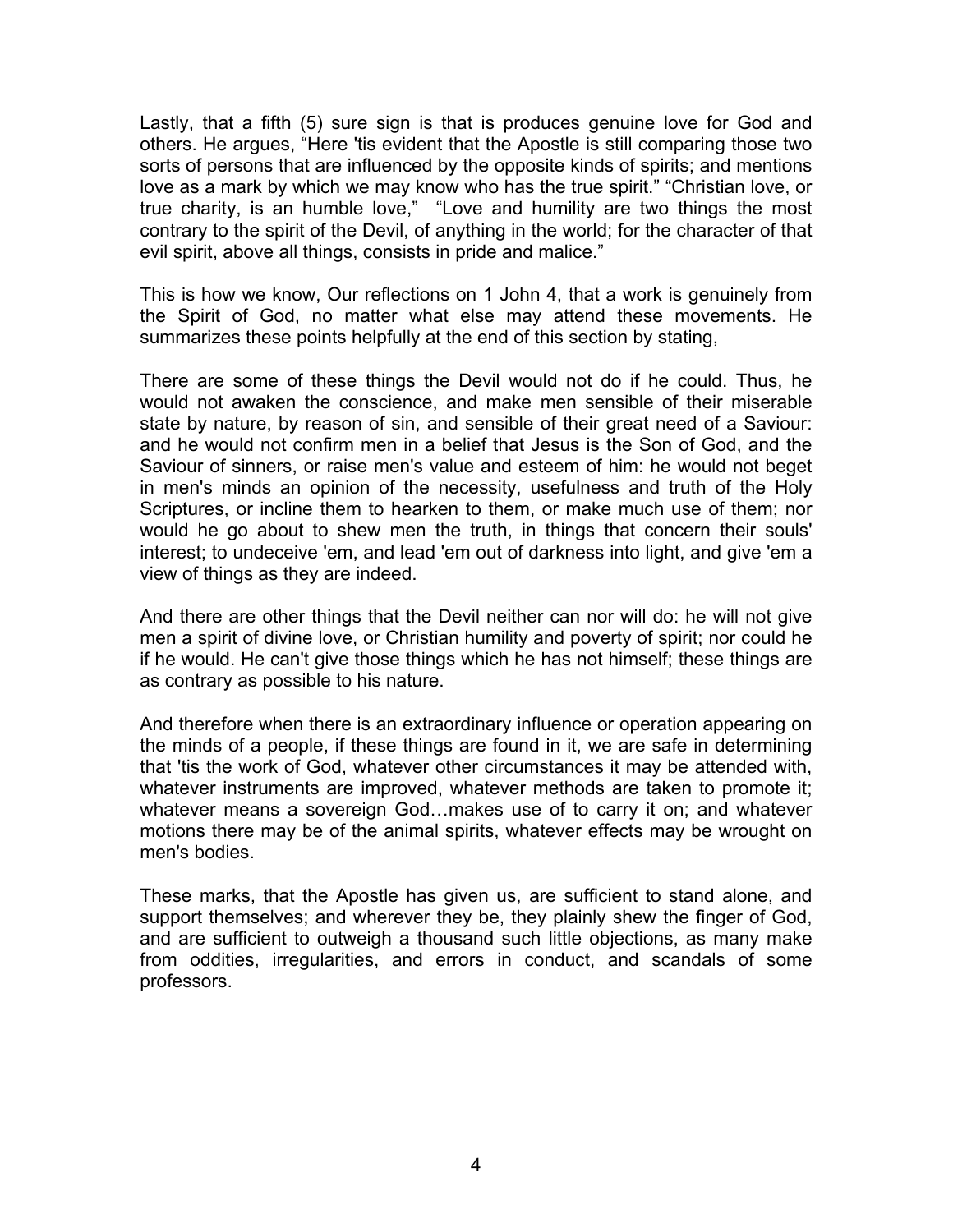Possible objection: According to 2 Corinthians 11:13–14, there may be false teachers, false prophets, who appear as true ones, much like the devil himself may appear as an angel of light. The Apostle, in 1 John 4, is addressing that very thing- the reality of false teachers. His guidelines are intended for that very situation, so that the church can discern who is true and who is false.

"We may be sure that these marks the Apostle gives, are especially adapted to distinguish between the true Spirit, and the Devil transformed into an angel of light, because they are given especially for that end; that is the Apostle's declared purpose and design, to give marks by which the true Spirit may be distinguished from that sort of counterfeits."

After outlining the true signs, apply these "rules" to the "facts" of his situation – the current revivals in and beyond. He cautions those who are suspicious and resistant to this work. He judges it to be a genuine work of the Spirit, one that emerges true in light of his guidelines. Therefore, those who oppose it could end up resisting the Holy Spirit, and thus committing an unforgivable sin! At the same time, he cautions those who have experienced and advocate for the revivals to exercise wisdom and discretion in their lives. He encourages them to avoid extremes and unnecessary excess.

He calls for humility and genuineness in living out their faith. They must especially avoid pride at all costs. He also includes a section on the unnecessary nature of the more extreme and supernatural manifestations of the Spirit's power. He reckons that these will be unnecessary and undesirable when the church is mature, based on his reading of 1 Corinthians 13.

It's the normal operations of the Spirit, that makes believers happy in God through Christ, that are the most amazing and lasting.

God does not need to pour forth the supernatural means to accomplish his purpose. If he does, they can embrace it, but must regard it as what it is- a temporary measure aimed at maturing believers in holiness. He concludes with a caution to all not to play the role of God in judging other believers' genuineness. It's is God's prerogative to determine what is real and true in someone's heart. They should all show great humility and avoid judging the condition of another's soul.